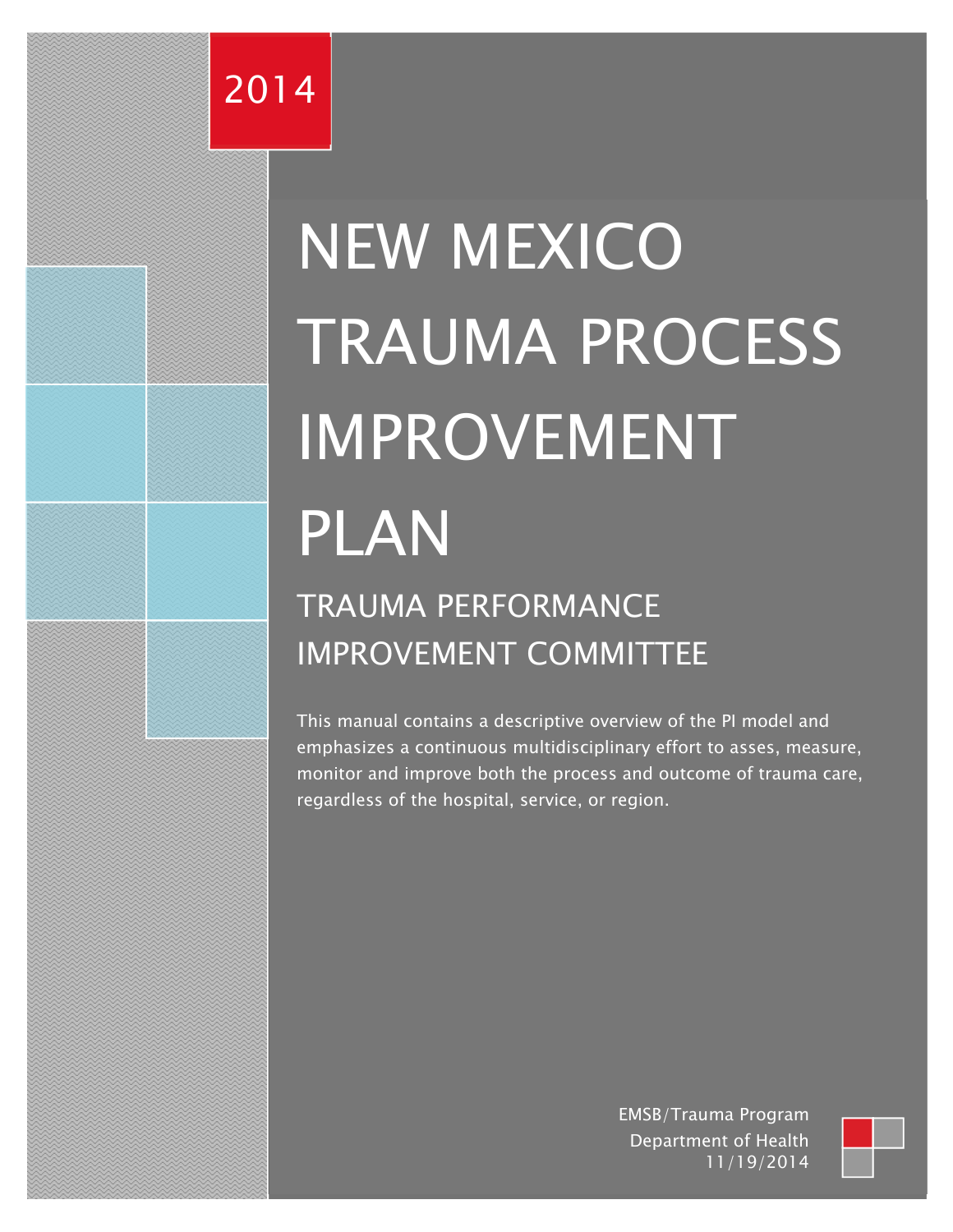## **Contents**

| $\mathbf{L}$   |    |  |
|----------------|----|--|
| Ш.             |    |  |
|                |    |  |
|                |    |  |
| <b>B.</b>      |    |  |
| IV.            |    |  |
|                |    |  |
|                |    |  |
|                | B. |  |
| $\mathsf{C}$ . |    |  |
|                |    |  |
| VI.            |    |  |
| VII.           |    |  |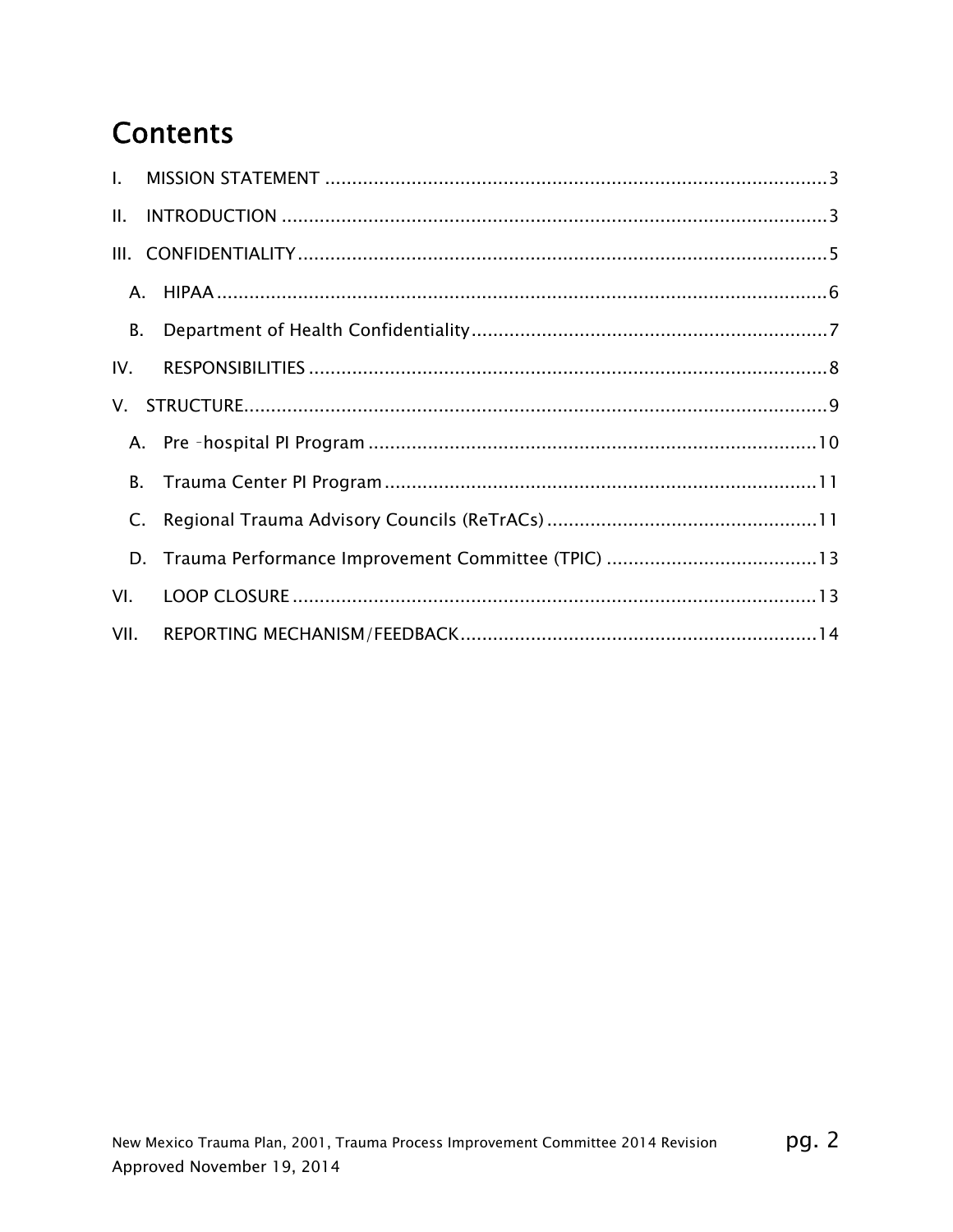## I. MISSION STATEMENT

The mission of the trauma performance improvement committee (TPIC) is to optimize care delivered to injured patients of New Mexico and to focus on regional and system issues.

## II. INTRODUCTION

In June 2002, the New Mexico Department of Health revised the rule, as part of the Emergency Medical Services Rule, Title 7 Health, Chapter 27, Emergency Medical Systems, Part 7, Trauma Care System [NMAC 7.27.7.1] hereafter referred to as the "NM Trauma Rules". The rule provides for the establishment of a trauma system, including a process improvement (PI) process for care provided to injured persons in New Mexico.

Performance improvement (PI) in an organized trauma care system consists of internal and external monitoring and evaluation of the clinical care provided by pre-hospital, health care providers, nursing, and ancillary personnel. Additionally, a PI program should address fiscal viability and internal and external customer satisfaction. Monitoring is ongoing, systematic and must be flexible to allow for system variability. It also must provide measurement and evaluation tools and standards. Opportunities to reduce inappropriate variation in care are sought, and corrective action strategies are planned and implemented. The effectiveness of the corrective action is measured through progressive cycles of performance review.

This manual contains a descriptive overview of the PI model and emphasizes a continuous multidisciplinary effort to assess, measure, monitor and improve both the process and outcome of trauma care, regardless of the hospital, service, or region. The clinical management of injured patients must be measured by analysis of mortality, morbidity, and functional status. Measures that encompass prehospital, hospital, and rehabilitative care must be tracked over time and periodically reviewed. This review shall include comparison and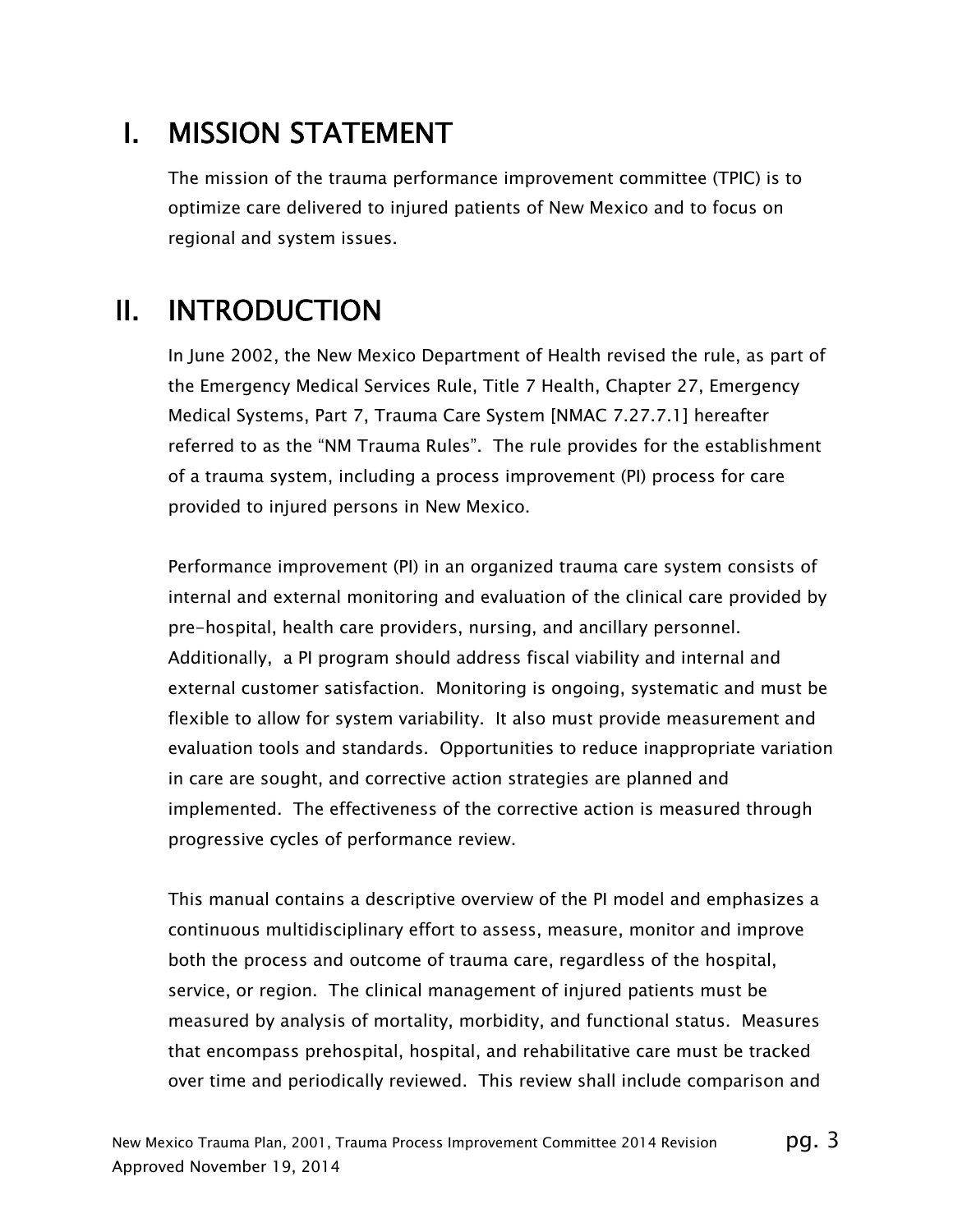benchmarking of services, hospitals, regions and the State with statewide or national data.

This manual is for the application and use by individuals within the various components of the New Mexico Trauma System. It can be used to monitor and evaluate the quality of trauma care delivered at the system level and compliance with the NM Trauma Rules.

New Mexico consists of diverse environment and geography, from urban areas to frontier-wilderness terrain which can create unique and varying challenges in caring for the injured patient. The Emergency Medical Systems (EMS) Bureau recognizes the scope of care provided to the injured related to environment that exists within New Mexico including, but not limited to, response and transport times.

Variability of patient care in the New Mexico Trauma System exists due to environmental factors, financial support, staff availability, level of training and extent of community outreach projects. It is expected that participants in the New Mexico trauma care system shall meet the standards of care contained in this PI model based on availability of resources.

The EMS Bureau recognizes the variability of financial support with the expectation that each provider or agency will provide care to the fullest extent of available resources.

The level of prehospital care in New Mexico ranges from first responder and emergency medical dispatcher capability to fully staffed paramedic units in both paid and volunteer services. Staffing of air ambulances may include registered nurses, paramedics, respiratory therapists and other health care providers.

Accessing educational and training opportunities may require travel and incurring of personal expense. Individuals who care for trauma patients shall accept responsibility for ongoing training in the care of the injured patient. The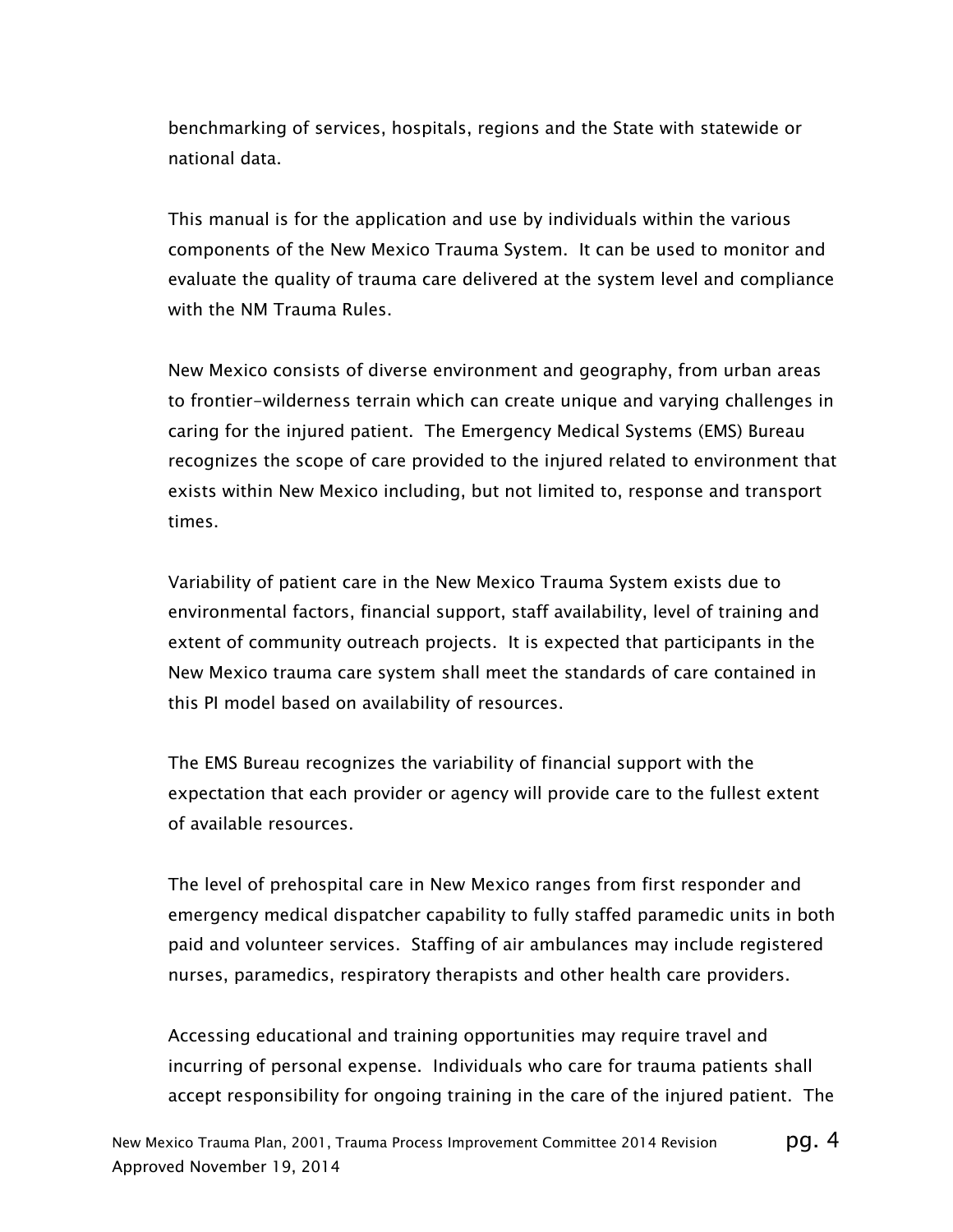Regional Trauma Advisory Committee (ReTrAC) may assist with coordinating training and education for all caregivers within a trauma system.

Each component of the New Mexico Trauma System shall initiate or participate in community outreach projects based on the assessment of community needs as per NMAC 7.27.7. These projects may include but are not limited to prevention activities, health promotion and providing public information. Participation may be through community outreach projects of the regional trauma councils. The EMS Bureau shall facilitate and, when necessary, develop and maintain public information, education and prevention programs as an integral part of the trauma system.

## III. CONFIDENTIALITY

Pursuant to the rule governing the New Mexico Trauma Care System, (NMAC 7.27.7) the EMS Bureau has the authority to develop and implement a Trauma System Process Improvement Plan. This plan includes a safeguard that will oversee the quality and confidentiality of all data used by the Trauma Performance Improvement Committee (TPIC) from other agencies.

Each body conducting PI activities in accordance with this manual is deemed a member of the Department of Health workforce, and shall conduct performance improvement activities in a manner consistent with the Department of Health's HIPAA Privacy and HIPAA Security policies. Each body conducting PI activities shall conduct those activities in a confidential manner following procedures that include:

- Use of a locked file cabinet for any patient identified information
- Provision of a confidentiality statement/agreement for all participants involved in PI activities
- Shredding of all patient identified data once PI review has been completed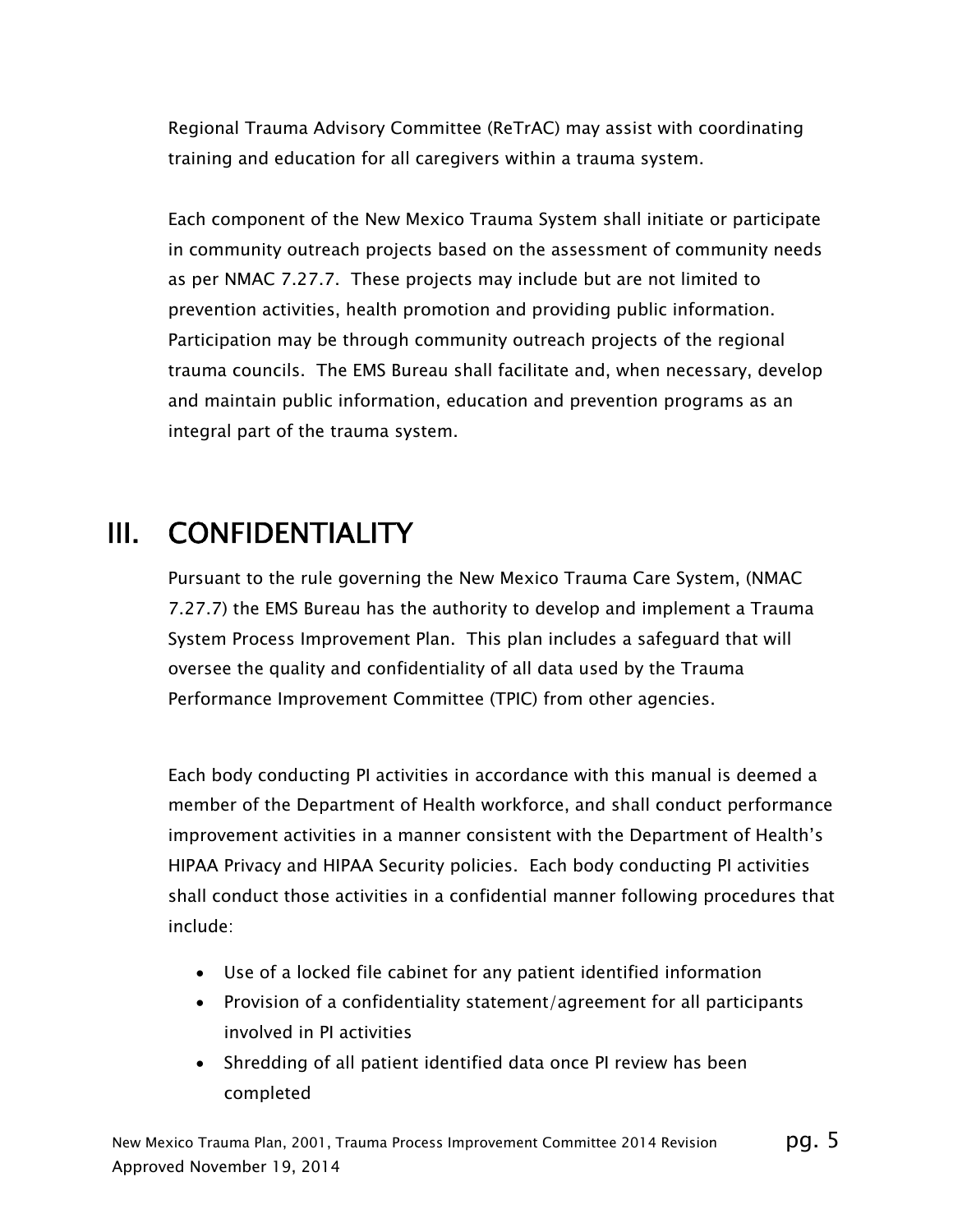- Numbering and collection of all patient documents at PI meetings
- Use of appropriate security procedures when mailing PI documents
- Addressing correspondence to a designated individual rather than to an agency
- Clearly making all letters confidential
- Removing all patient and provider identifiers, dates and locations of scenes from information when used for education

The following language shall be included in all documents used in the PI process:

Materials created by bodies conducting performance improvement activities pursuant to this manual are peer review materials deemed confidential pursuant to the Review Organization Immunity Act, NMSA 41-9-5, and shall be treated as such.

## A. HIPAA

The Health Insurance Portability and Accountability Act of 1996 specifically allows the use and disclosure of protected health information for the purpose of conducting healthcare operations.

Pursuant to the rule at 45 CFR 164.501, healthcare operations include, but are not limited to:

(1) Conducting quality assessment and improvement activities;

(2) Reviewing the competence or qualifications of health care professionals;

(3) Conducting or arranging for medical review, legal services, and auditing functions, including fraud and abuse detection and compliance programs.

The Department of Health's HIPAA Privacy and HIPAA Security policies include information regarding the handling and release of protected health information in accordance with HIPAA.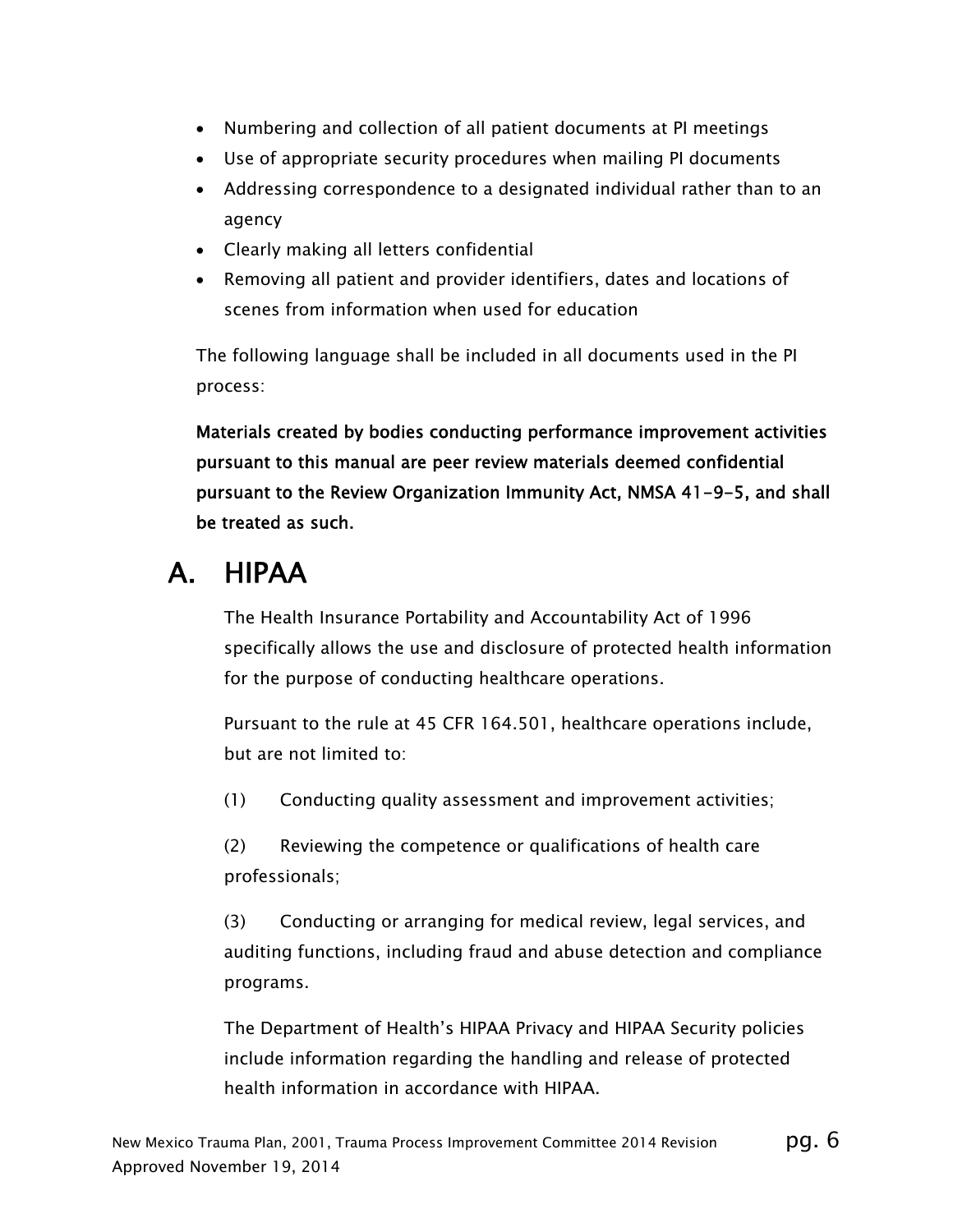## B. Department of Health Confidentiality

Data used for administrative, research, and analysis purposes may be available to other agencies and the public at the discretion of and subject to conditions set by the Department of Health, EMS Bureau Chief and the State Trauma Program Manager in accordance with applicable law.

The release of confidential information shall be governed by the provisions of the Inspection of Public Records Act, NMSA 1978, Section 14-2-1.A & C, and the Public Health Act, NMSA 1978, Section 24-1-20.

All requests for health statistics information are subject to conditions set by the EMS Bureau Chief and the State Trauma Program Manager of the Department of Health in accordance with applicable law.

Requestors shall be responsible for all reasonable costs associated with the reproduction of copies.

All requests for Trauma Registry information shall meet the requirements of Department regulation 7.27.7.10(D) NMAC ("Access and Release of Systems Trauma Registry Information"), which provides (as of the date of publication of this manual):

(1) data elements related to the identification of individual patient's, provider's, and hospital/healthcare facility's outcomes shall be confidential.

(2) persons with access to information collected under these regulations shall use the information for only those purposes stipulated. (3) the Bureau may approve requests for data and other information from the Trauma Registry for special studies and analyses, consistent with requirements for confidentiality of patient and quality management records. The Bureau may require requestors to pay any or all of the reasonable costs associated with special preparation of such requests, which may be approved. In accordance with those provisions, confidential information shall not be disclosed, except: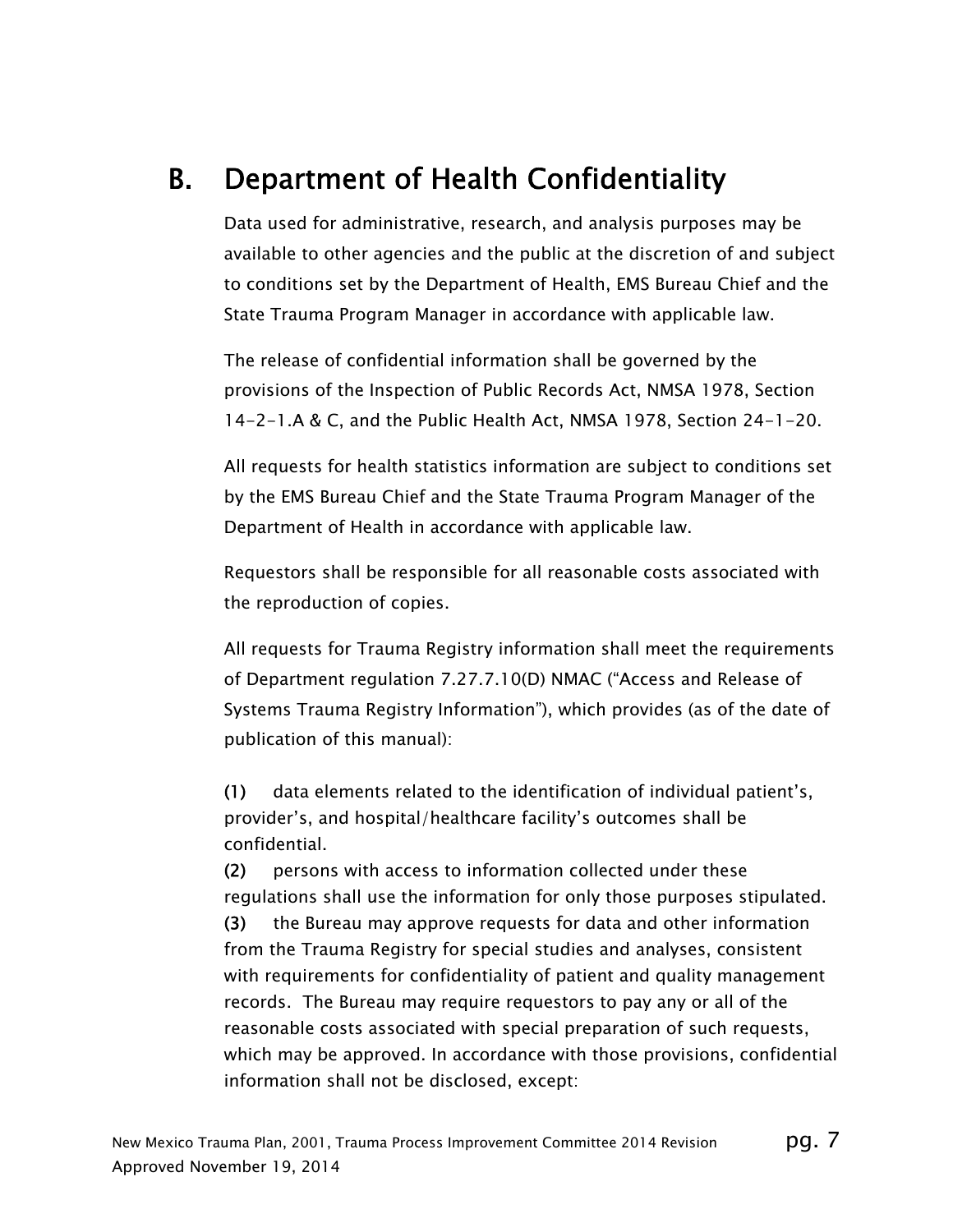(a) on request, to an approved regional process improvement program which is bound by the same confidentiality guidelines as the Bureau;

(b) on request, to a scientific research professional associated with a scientific research organization, providing:

(i) the research professional's written research proposal has been reviewed and approved by the Bureau with respect to the scientific merit and confidentiality safeguards;

(ii) the Bureau has given administrative approval for the proposal; and,

(c) data does not provide specific hospital/healthcare facility or patient identification.

### IV. RESPONSIBILITIES

The EMS Bureau is designated as the lead agency to provide oversight of the New Mexico Trauma Care System pursuant to the EMS Act, Chapter 24, Article 10B 24-10B4-G. The EMS Bureau may periodically conduct special studies regarding the trauma system to determine system coverage, quality and extent of care and financial effects of system components.

A PI program requires a change in focus from meeting thresholds to continued improvement.

The EMS Bureau follows the definition of the American College of Surgeons (ACS) of an effective program as one that contains the following elements:

- Focused goals with measurable outcomes,
- Appropriate and explicitly defined standards of care,
- A process of peer review, and
- Method of evaluation and feedback process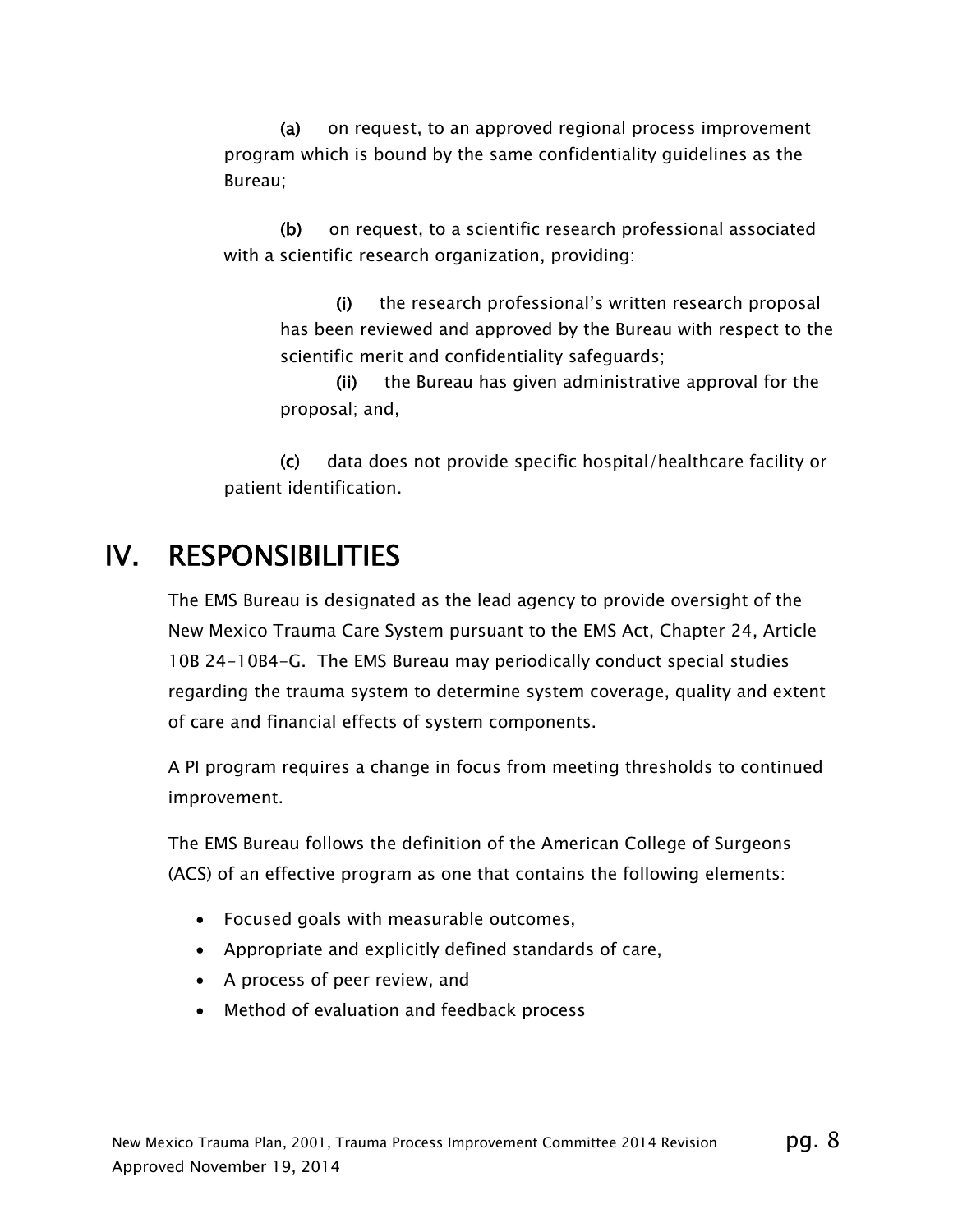## V. STRUCTURE

The trauma system PI process consists of internal and external monitoring and evaluation of care by trauma care providers, regional and/or the state trauma PI committees and the EMS Bureau. Monitoring is ongoing and systematic, problems are identified and evaluated, and corrective strategies are planned, implemented and documented.

#### TRAUMA SYSTEMS

A mechanism for ongoing quality review must exist for each level of care if the full benefit of PI is to be realized.

#### • Pre-Hospital

A review is to be conducted by the Emergency Medical Dispatch, (EMD)/ and Emergency Medical Services (EMS) Services, including 1st responders.

#### • Trauma Centers and Participating Facilities

Trauma centers and participating facilities shall have system-wide trauma services provided by a network of designated trauma centers and participating acute care facilities. Due to the rural/frontier nature and limited resources of the majority of the state, New Mexico partners with Texas, Arizona, Utah, and Colorado in the care of injured patients.

#### Regional Trauma Advisory Committee (ReTrAC)

ReTrAC's were established in 1997 revision of the Trauma System Regulations.

#### • Trauma Advisory and System Stakeholder Committee (TASSC)

A subcommittee of the statewide EMS Advisory Committee.

#### Trauma Performance Improvement Committee (TPIC)

A subcommittee of TASSC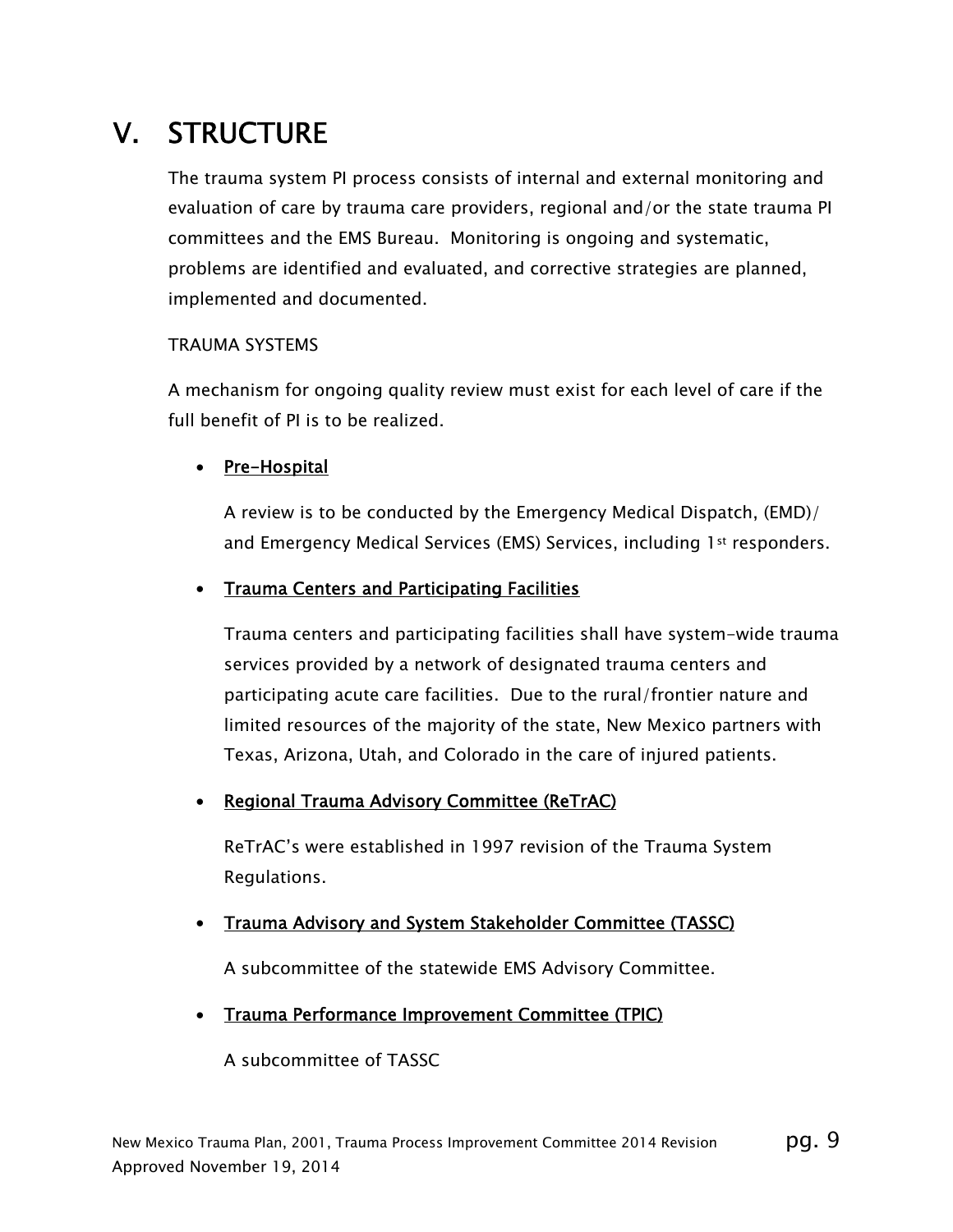The performance improvement activities conducted at each level shall complement those performed by others and will include evaluation of infrastructure, process, outcomes, and all complaints.

Each of these is monitored through a PI process and identification of outliers that consist of:

- Evaluation of clinical care
- Referral of outliers to committees
- Corrective actions
- Re-evaluation and loop closure
- Referral to other committees for further review and PI with feedback to hospital within stated time limits.

Responsibility for communication of performance issues must be assigned within each level of the trauma system. Procedures to ensure confidentiality of the review findings must be in place and be strictly applied. The following summarizes the scope of responsibility for each review level.

## A. Pre –hospital PI Program

The pre-hospital provider is responsible for conducting internal performance improvement. These activities are necessary to meet state regulatory and statutory standards as per the NM Trauma Regulation. Ongoing performance improvement activities will allow the provider to identify and address patient care issues. Including:

- Participating in local and regional trauma system development implementation of system-wide protocols;
- Participating in prehospital data collection system and process improvement activities;
- Coordinating injury prevention activities in collaboration with their ReTrAC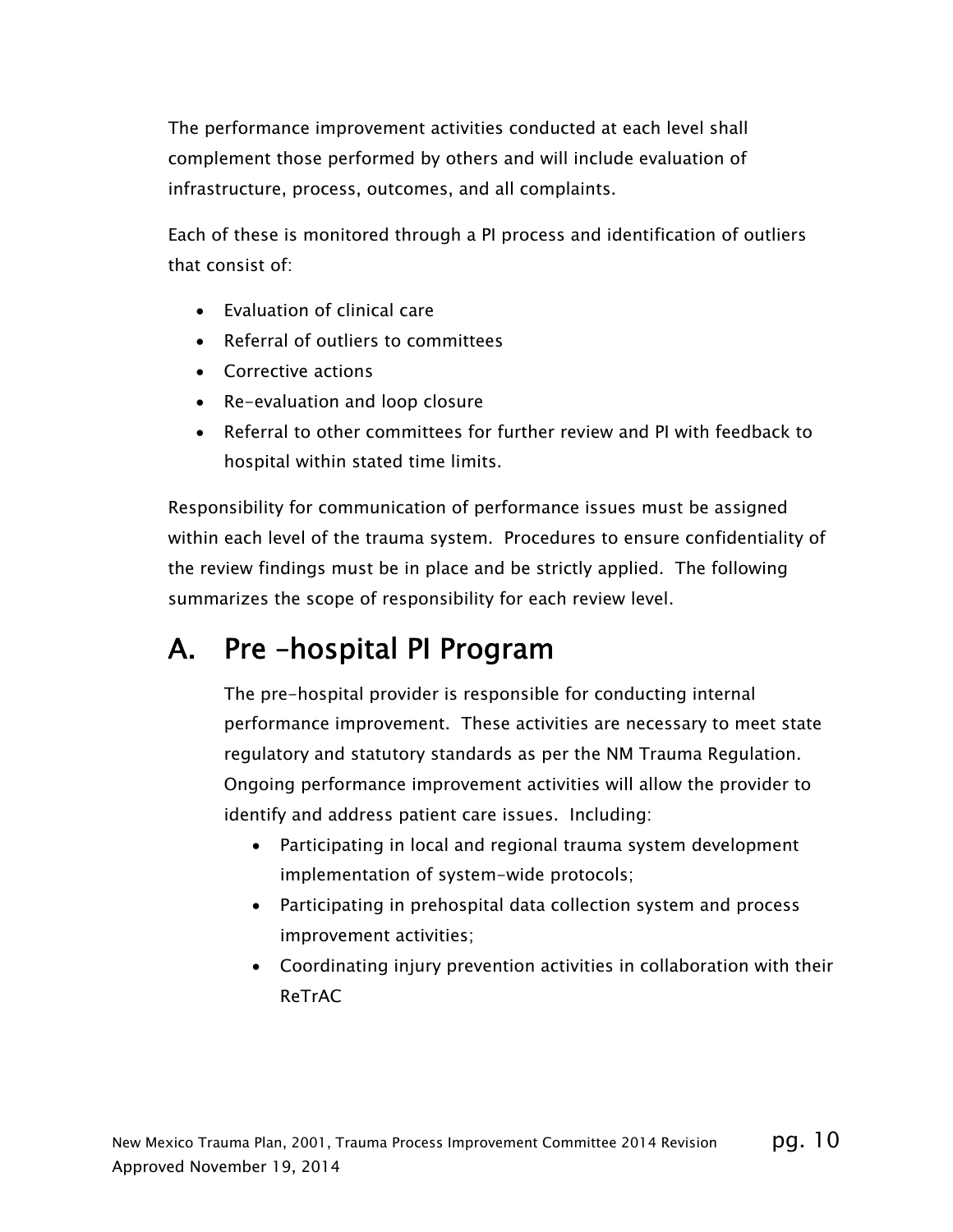## B. Trauma Center PI Program

As defined in NMAC 7.27.7.9.D.4

## C. Regional Trauma Advisory Councils (ReTrACs)

Membership of an approved regional trauma council (ReTrAC) shall include at least one (1) member from each hospital/healthcare facility in the described region. Each member is encouraged to participate in resolution of identified regional issues and concerns as well as a medical review process. In the absence of a ReTrAC, each hospital/healthcare facility may develop a regional PI plan to review trauma care. The regional PI plan shall be developed with assistance from the EMS Bureau as outlined in the NM Trauma Rule.

The ReTrAC shall:

- (1) have established guidelines and mission statement in accordance with NMAC 7.27.7, and identify needs of their regional areas;
- (2) incorporate injury prevention;
- (3) review data from at least three areas:
	- 1. The ReTrAC will receive concerns and issues referred by the trauma centers or other trauma providers in its region and shall review and make recommendations for quality improvement and patient safety. Issues referred to the ReTrAC shall be handled in the same general fashion as described in the regulations.
	- 2. The ReTrAC shall also review, on an annual basis, the summary reports provided by the New Mexico Trauma Registry from each trauma center in its region in order to identify PI issues, solutions or common trends.
	- 3. Review Flyovers/Bypass/Diversions by EMS providers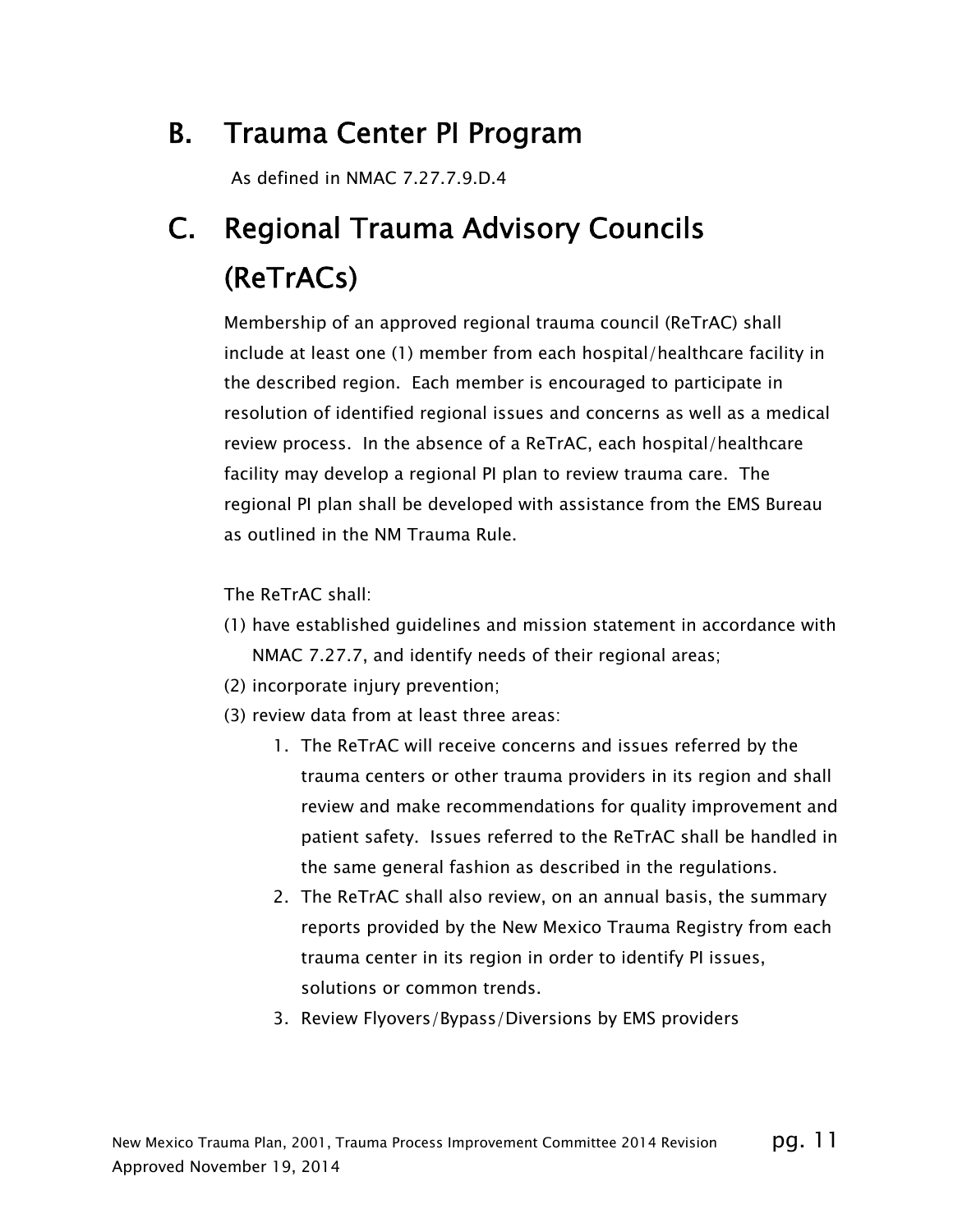Leadership of each ReTrAC will review these concerns, issues, and data and then direct them to the appropriate sub-committees of the ReTrAC. Cases for ReTrAC review may be referred to the ReTrAC Peer Review Committee for provider-related quality improvement, or the TPIC committee for systems-based quality improvement.

Once the respective ReTrAC sub-committees have reviewed, discussed, and arrived at quality improvement recommendations, a summary of those discussions and recommendations will be sent to the full ReTrAC for discussion and approval

Issues that cross the boundaries of a given ReTrAC, shall be referred to those respective ReTrAC's or agencies. Communication and problem resolution between various ReTrACs and other agencies is encouraged and expected.

A case summary form shall be utilized for the purpose of reviewing a performance improvement issues [see appendix A] and shall capture the essence of each case reviewed by the ReTrAC, along with relevant findings, recommendations, or referrals, and will be used to record those essential facts.

#### Reporting

The ReTrAC Summary Form (Appendix A) will be forwarded on a regular basis, to the Trauma Performance Improvement Committee for review and inclusion in the state-wide trauma QI data. Data (contained in Appendix A) from the respective trauma centers in the ReTrAC will also be reported.

State-wide and ReTrAC specific data will also be sent at regular intervals from TPIC to each ReTrAC for comparison purposes and performance improvement identification. New audit filters will be sent down to the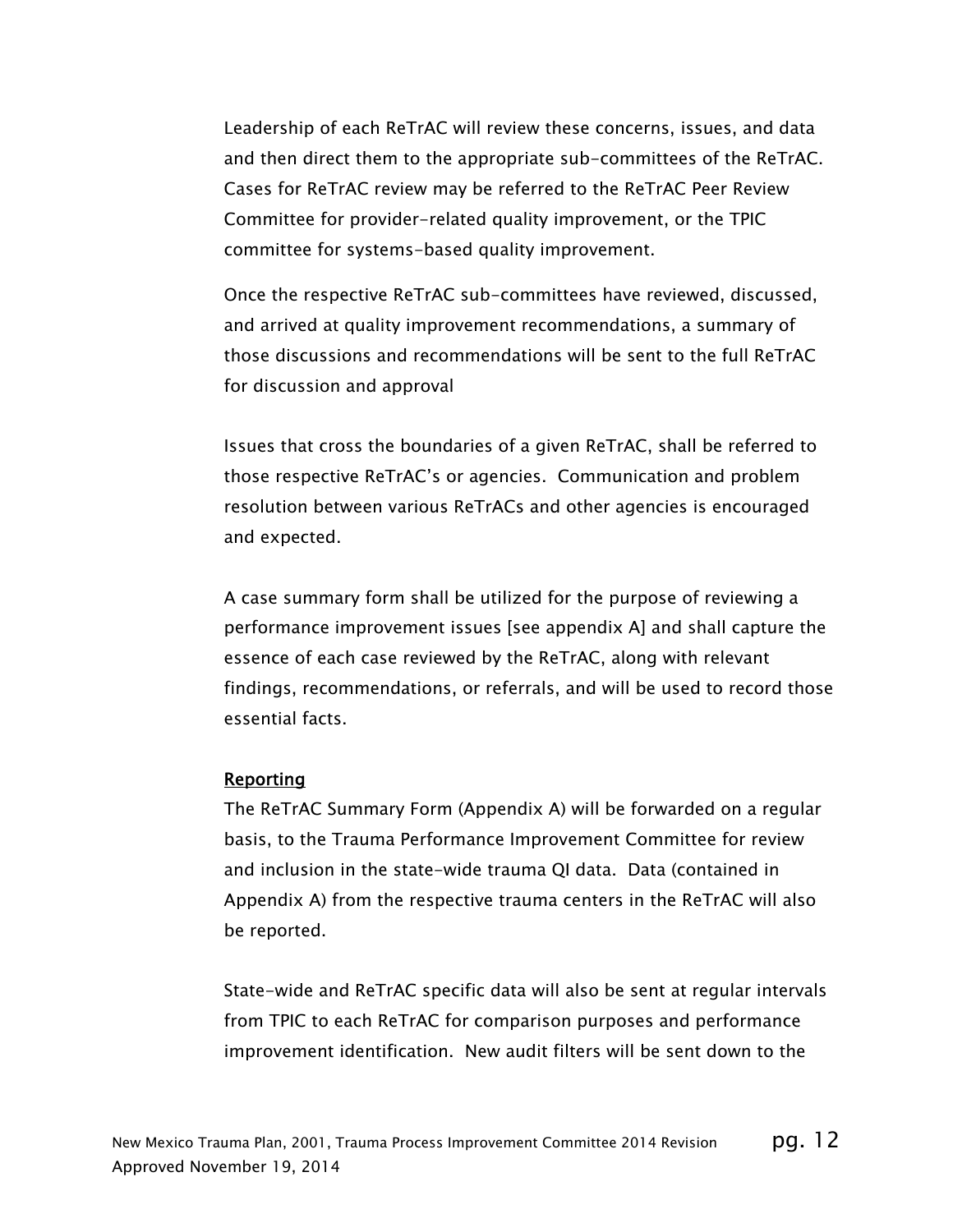respective ReTrAC as new concerns and issues are identified to be added to each ReTrAC and trauma center's ongoing trauma review.

## D. Trauma Performance Improvement Committee (TPIC)

The role of the TPIC is to monitor regional and state PI data, study the results for patterns and trends, and to recommend actions to appropriate entities and ReTrAC's. TPIC shall establish the indicators for monitoring PI on a statewide basis.

The TPIC shall represent the various levels of caregivers, subject to approval of voting members of TASSC. Members shall be appointed for their expertise and other professional qualities. The TPIC shall guide the EMS Trauma Program in disseminating a summary of PI results to prehospital providers, hospitals and ReTrACs in a timely, informative and confidential manner.

The TPIC shall receive concerns and issues referred by the various ReTrAC's, trauma centers, or other trauma providers in the state and shall review and make recommendations for quality improvement and patient safety. Issues referred to the TPIC will be handled in the same general fashion as at the ReTrAC level.

### VI. LOOP CLOSURE

An essential component in any PI program is demonstrating that a corrective action has the desired effect. The outcome of any action plan will be monitored for expected change and re-evaluated accordingly so that the PI loop can be closed. No issue will be considered as "closed" until the re-evaluation process has been complete and it demonstrates a measure of performance that has been deemed acceptable. This evaluation usually occurs within three to six months